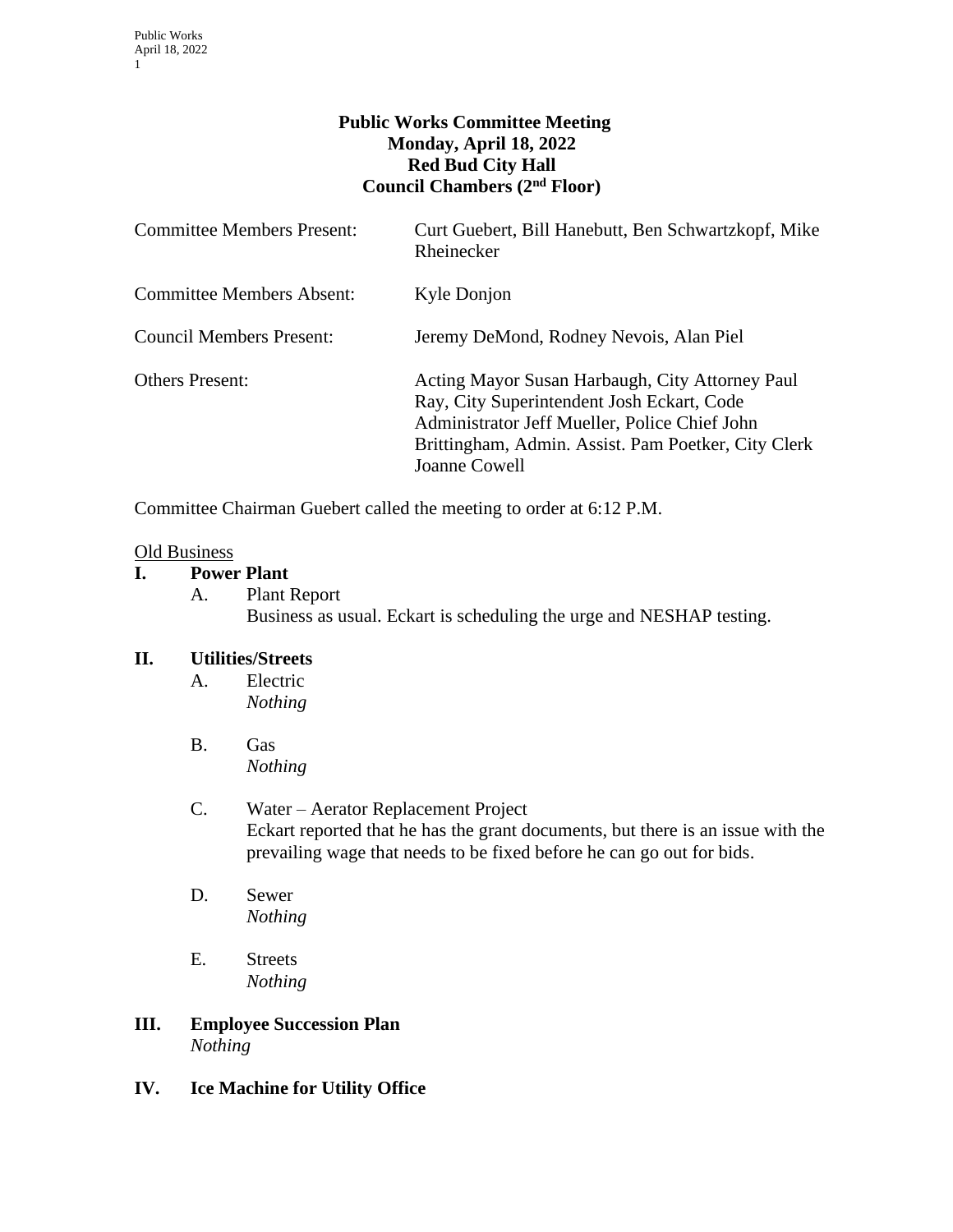*Recommendation made by Committee Chairman Guebert, seconded by Committee Member Rheinecker, to authorize approval to accept the 36-month lease agreement (\$140/month) with B & B Distributors for the ice machine at the utility plant. Carried*

**V. Personnel, Pay Rate & Schedule Proposed Changes** Eckart is still working on the water operator replacement.

New Business

**I. Approval of Prior Month's Meeting Minutes – Meeting March 21, 2022** *Recommendation made by Committee Chairman Guebert, seconded by Committee Member Hanebutt, to approve the minutes from the March 21, 2022, meeting. Carried*

**II. UDAP (Utility Disconnection Avoidance Program) – Approval of Agreement** This is an extension of the LIHEAP program.

*Recommendation made by Committee Chairman Guebert, seconded by Committee Member Rheinecker, to authorize approval to sign the "Utility Disconnection Avoidance Program" agreement with WEEOC. Carried*

**III. IMEA/IPEA/IMUA Annual Conference – Authorization for Mayor and Superintendent to Attend**

*Recommendation made by Committee Chairman Guebert, seconded by Committee Member Hanebutt, to approve authorization to send Josh Eckart and Acting Mayor Susan Harbaugh to the IMEA/IPEA/IMUA Annual Conference in Springfield, IL on June 2-3, 2022. Carried*

**IV. Lawnmower Proposals – Authorization to Purchase** *Recommendation made by Committee Chairman Guebert, seconded by Committee Member Hanebutt, to approve authorization to purchase the John Deere mower, as quoted by SN Partners, NTE \$11,000. Carried*

**V. Unit #22 Replacement Proposal – Authorization to Purchase** *Recommendation made by Committee Chairman Guebert, seconded by Committee Member Hanebutt, to approve authorization to replace Unit #22 tar pot, as quoted by CMW Equipment, NTE \$17,165. Carried*

# **VI. Proposal from Brotcke Well & Pump – Authorization for Pump Tests & Repairs**

*Recommendation made by Committee Chairman Guebert, seconded by Committee Member Schwartzkopf, to approve authorization to contract with Brotcke Well & Pump for pump tests and repairs, NTE \$2,676. Carried*

**VII. Lead and Copper Sampling Coupons - \$5 Coupon for 40 Customers** *Recommendation made by Committee Chairman Guebert, seconded by Committee Member Rheinecker, to approve authorization to offer \$5 coupons to 40 customers to participate in the lead and copper sampling test. Carried*

**VIII. Authorization to End Derek Allen's 6-Month Probationary Period Effective April 11, 2022**